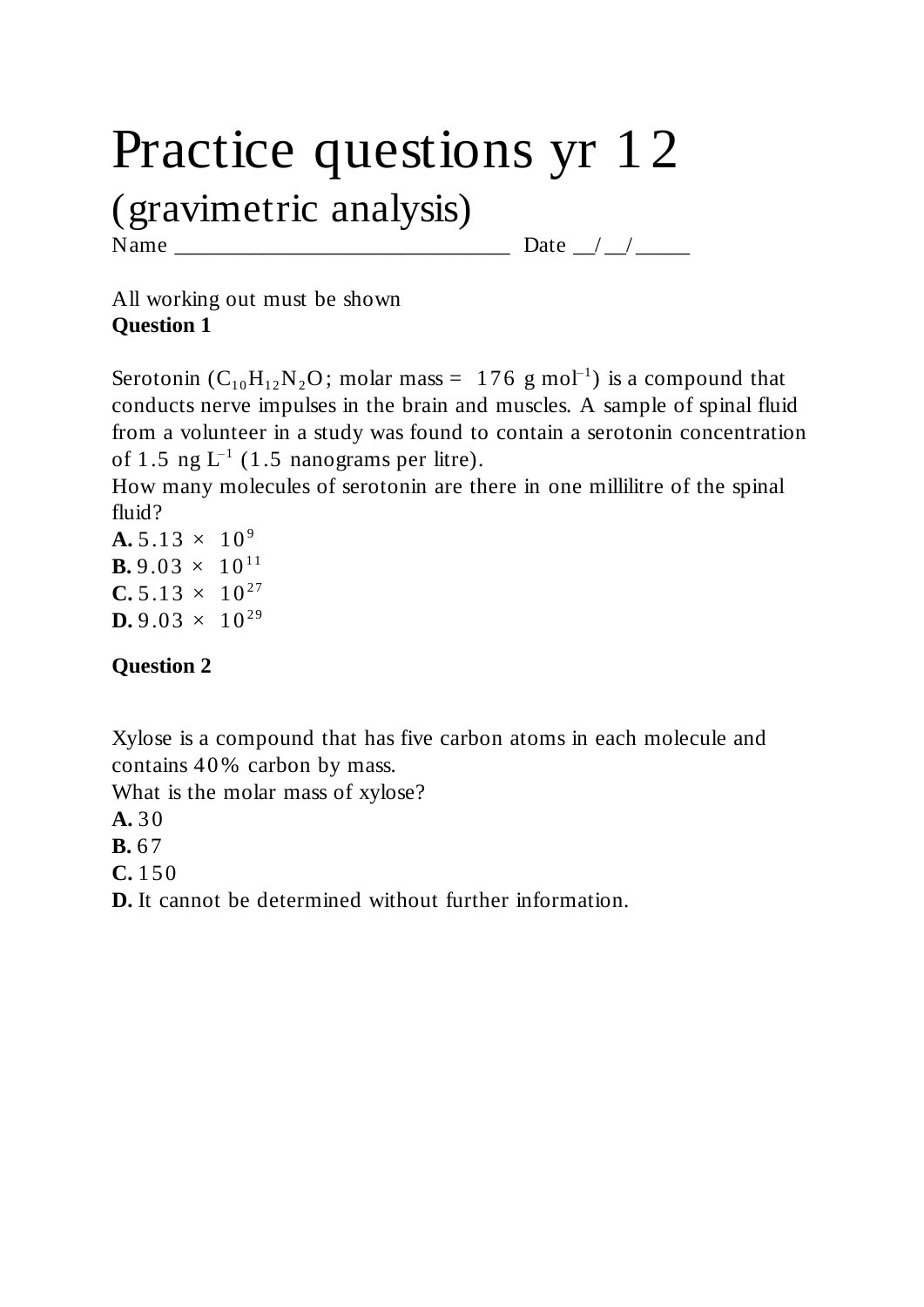# **Question 3**

The percentage purity of powdered, impure magnesium sulphate,  $MgSO<sub>4</sub>$ , can be determined by gravimetric analysis. Shown below is the method used in one such analysis.

## **Method**

• 32.50 g of the impure magnesium sulphate is dissolved in water and the solution is made up to 500.0 mL in a volumetric flask.

• Different volumes of  $0.100$  M BaCl<sub>2</sub>(aq) are added to six separate 20.00 mL samples of this solution. This precipitates the sulphate ions as barium sulphate. The equation for the reaction is

 $Ba^{2+}(aq) + SO_4^{2-}(aq) \rightarrow BaSO_4(s)$ 

• The precipitate from each sample is filtered, rinsed with de-ionised water and then dried to constant mass. The results of this analysis are shown below

# **Results**

Mass of impure magnesium sulphate  $= 32.50$  g

Volume of volumetric flask =  $500.0$  mL

Volume of magnesium sulphate solution in each sample = 20.00 mL

| Sample                              |       |      |      |      |      |      |
|-------------------------------------|-------|------|------|------|------|------|
| volume of $BaCl2(aq)$ added (mL)    | 30.0  | 60.0 | 90.0 | 120  | 150  | 180  |
| mass of $BaSO4(s)$ precipitated (g) | 0.704 | 1.41 | 2.00 | 2.00 | 2.00 | 2.00 |

These results are shown on the graph below.

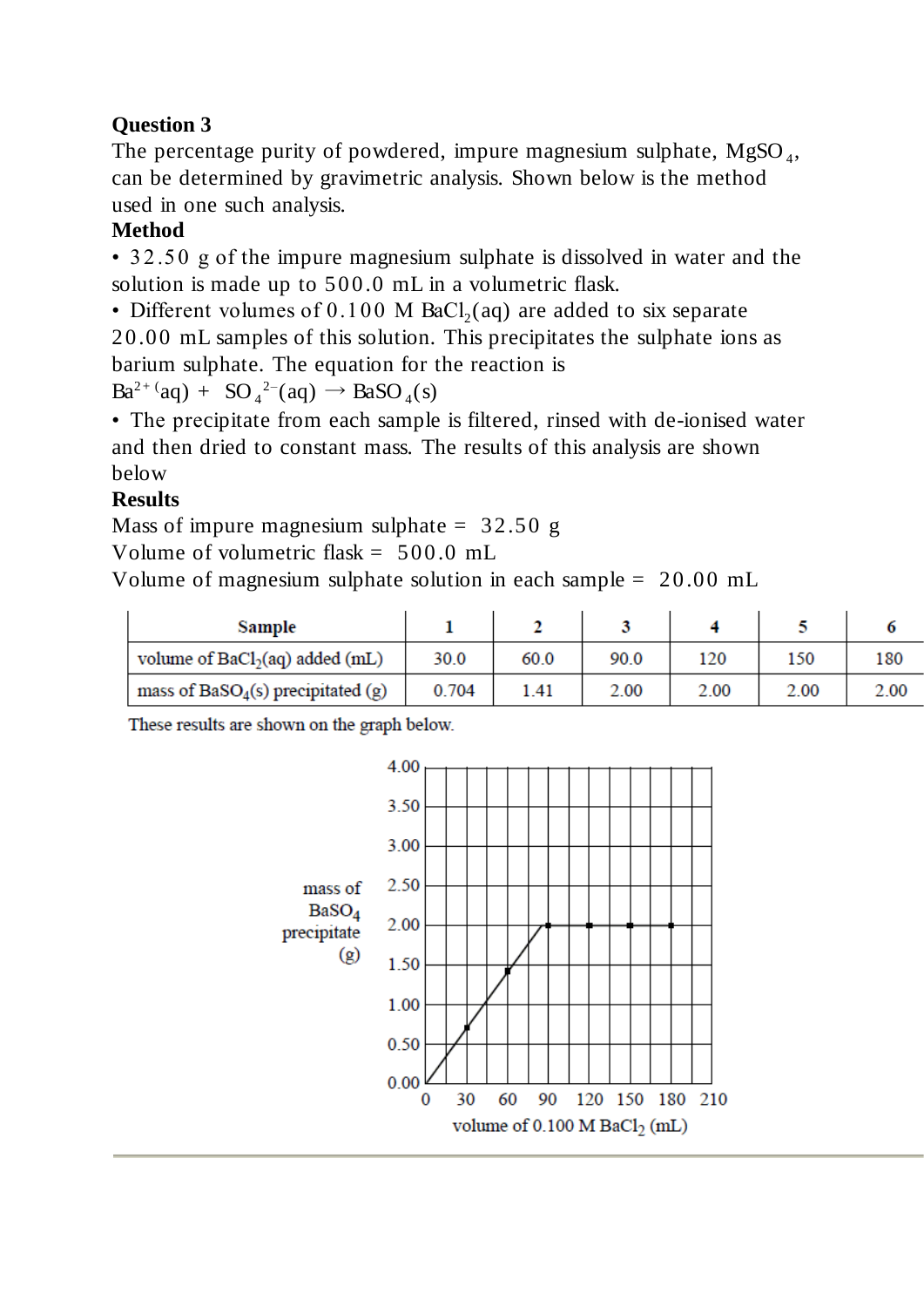**a.** Why is it necessary to rinse the precipitate with de-ionised water before drying?

**b.** Explain why the amount of  $BaSO_4(s)$  precipitated remains constant for the last four samples tested even though more  $BaCl<sub>2</sub>(aq)$  is being added.

#### **C** Calculate

- **i.** the amount, in mole, of  $SO_4^2$ <sup>-</sup>(aq) in the 500.0 mL volumetric flask.
- **ii.** the percentage, by mass, of magnesium sulphate in the powder

#### **Question 4**

A 1.22 g sample of impure lead nitrate was dissolved in 40.0 mL of distilled water and analysed by gravimetric analysis to determine the percentage of lead by mass present. Sodium sulphate was delivered from a burette to precipitate the lead ions as lead sulphate. Sodium sulphate was added until no more precipitate was seen to form. At this point several drops of sodium sulphate were allowed to drop from the burette into the sample. The precipitate was filtered, washed and dried before been weighed. When weighed, the precipitate had a mass of 1.44 g

a. Calculate the moles of lead sulphate precipitated

b. Calculate the mass of lead present